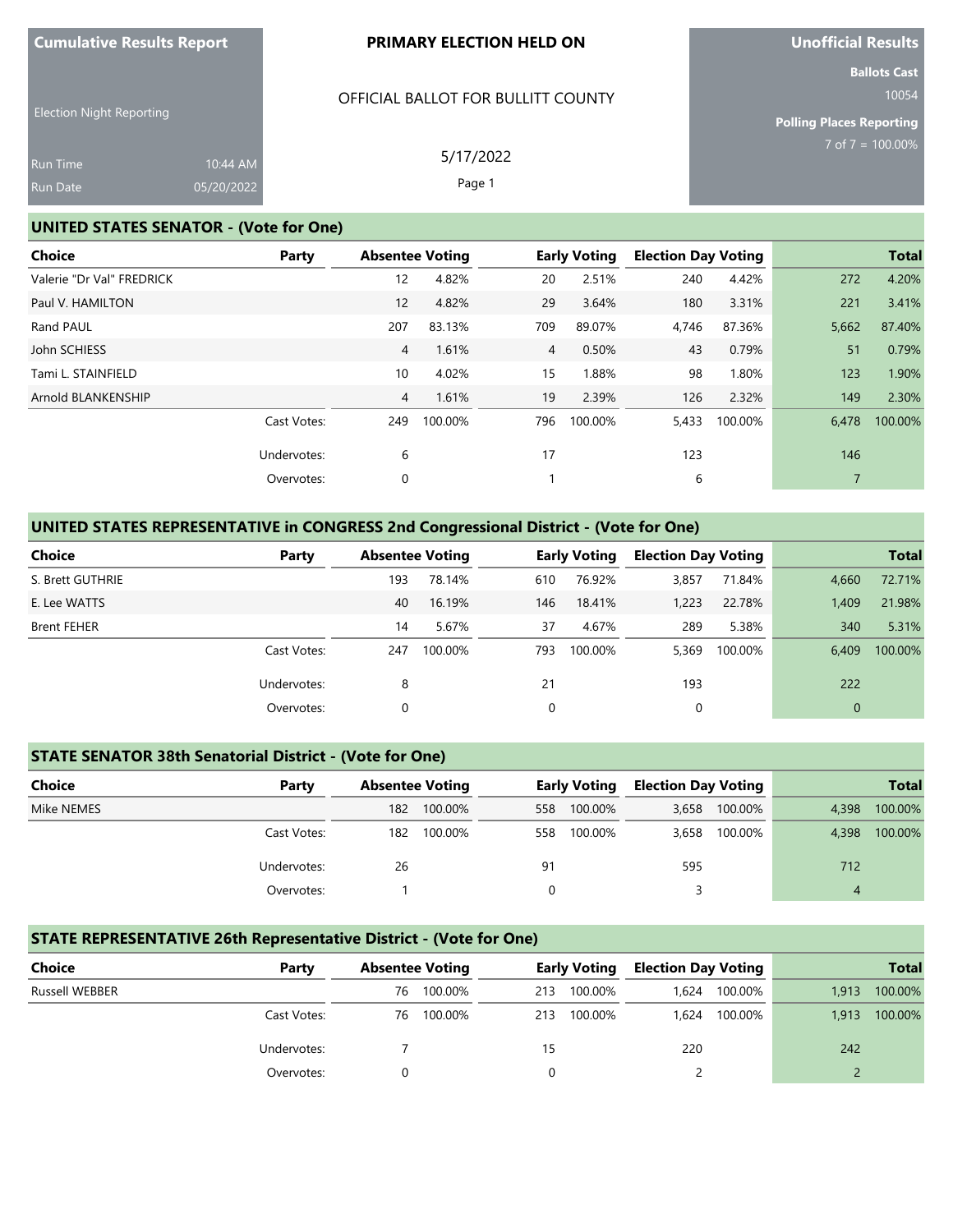| <b>Cumulative Results Report</b> |  |  |  |  |  |
|----------------------------------|--|--|--|--|--|
|----------------------------------|--|--|--|--|--|

### **PRIMARY ELECTION HELD ON**

OFFICIAL BALLOT FOR BULLITT COUNTY

**Unofficial Results**

**Ballots Cast**

10054

**Polling Places Reporting** 7 of 7 = 100.00%

| 5/17/2022 | 10:44 AM   | <b>Run Time</b> |
|-----------|------------|-----------------|
| Page 2    | 05/20/2022 | <b>Run Date</b> |
|           |            |                 |

### **STATE REPRESENTATIVE 37th Representative District - (Vote for One)**

| <b>Choice</b>         | Party       |   | <b>Absentee Voting</b> |    | <b>Early Voting</b> | <b>Election Day Voting</b> |         |              | <b>Total</b> |
|-----------------------|-------------|---|------------------------|----|---------------------|----------------------------|---------|--------------|--------------|
| <b>Emily CALLAWAY</b> |             | 4 | 66.67%                 | 15 | 78.95%              | 100                        | 71.43%  | 119          | 72.12%       |
| Jimmy MARICLE         |             |   | 33.33%                 | 4  | 21.05%              | 40                         | 28.57%  | 46           | 27.88%       |
|                       | Cast Votes: |   | 6 100.00%              | 19 | 100.00%             | 140                        | 100.00% | 165          | 100.00%      |
|                       | Undervotes: |   |                        |    |                     | 14                         |         | $17^{\circ}$ |              |
|                       | Overvotes:  |   |                        | 0  |                     | 0                          |         | $\mathbf{0}$ |              |

## **PROPERTY VALUATION ADMINISTRATOR - (Vote for One)**

| <b>Choice</b>             | Party       | <b>Absentee Voting</b> |         |     | <b>Early Voting</b> | <b>Election Day Voting</b> |         |       | <b>Total</b> |
|---------------------------|-------------|------------------------|---------|-----|---------------------|----------------------------|---------|-------|--------------|
| Bruce Wayne JOHNSON       |             | 60                     | 24.49%  | 209 | 27.28%              | 1,416                      | 27.53%  | 1,685 | 27.38%       |
| Layne ABELL               |             | 114                    | 46.53%  | 260 | 33.94%              | 1,721                      | 33.46%  | 2.095 | 34.04%       |
| Clinton "Clint" MATTINGLY |             | 71                     | 28.98%  | 297 | 38.77%              | 2,006                      | 39.00%  | 2.374 | 38.58%       |
|                           | Cast Votes: | 245                    | 100.00% | 766 | 100.00%             | 5.143                      | 100.00% | 6,154 | 100.00%      |
|                           | Undervotes: | 10                     |         | 48  |                     | 416                        |         | 474   |              |
|                           | Overvotes:  |                        |         | 0   |                     | 3                          |         |       |              |

### **COUNTY JUDGE/EXECUTIVE - (Vote for One)**

| <b>Choice</b>          | Party       |     | <b>Absentee Voting</b> |     | <b>Early Voting</b> | <b>Election Day Voting</b> |         |       | <b>Total</b> |
|------------------------|-------------|-----|------------------------|-----|---------------------|----------------------------|---------|-------|--------------|
| Jerral "Jerry" SUMMERS |             | 148 | 61.41%                 | 476 | 61.66%              | 3.179                      | 61.04%  | 3,803 | 61.13%       |
| Tony THOMPSON          |             | 93  | 38.59%                 | 296 | 38.34%              | 2.029                      | 38.96%  | 2.418 | 38.87%       |
|                        | Cast Votes: | 241 | 100.00%                | 772 | 100.00%             | 5,208                      | 100.00% | 6.221 | 100.00%      |
|                        | Undervotes: | 14  |                        | 42  |                     | 354                        |         | 410   |              |
|                        | Overvotes:  |     |                        |     |                     | 0                          |         | 0     |              |

## **COUNTY ATTORNEY - (Vote for One)**

| <b>Choice</b>          | Party       | <b>Absentee Voting</b> |         |      | <b>Early Voting</b> | <b>Election Day Voting</b> |         |          | <b>Total</b> |
|------------------------|-------------|------------------------|---------|------|---------------------|----------------------------|---------|----------|--------------|
| Tammy R. BAKER         |             | 112                    | 47.46%  | 374  | 50.68%              | 2,625                      | 52.53%  | 3,111    | 52.10%       |
| <b>Robert FLAHERTY</b> |             | 124                    | 52.54%  | 364  | 49.32%              | 2,372                      | 47.47%  | 2,860    | 47.90%       |
|                        | Cast Votes: | 236                    | 100.00% | 738. | 100.00%             | 4.997                      | 100.00% | 5,971    | 100.00%      |
|                        | Undervotes: | 19                     |         | 76   |                     | 565                        |         | 660      |              |
|                        | Overvotes:  |                        |         | 0    |                     |                            |         | $\Omega$ |              |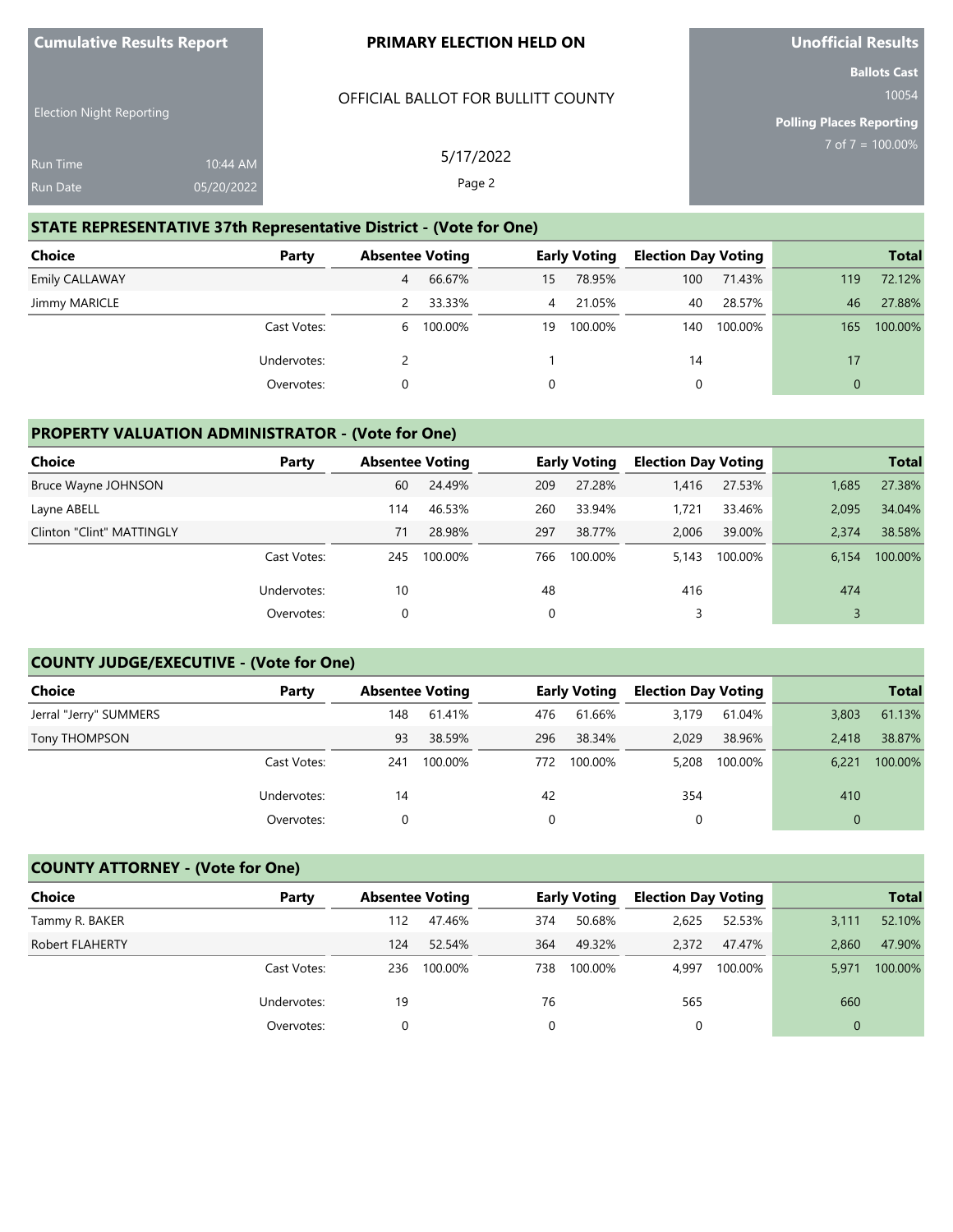#### **PRIMARY ELECTION HELD ON**

### OFFICIAL BALLOT FOR BULLITT COUNTY

5/17/2022 Page 3

Election Night Reporting

| <b>Run Time</b> | $10:44$ AM |
|-----------------|------------|
| <b>Run Date</b> | 05/20/2022 |

#### **SHERIFF - (Vote for One)**

| Choice                 | Party       | <b>Absentee Voting</b> |         |     | <b>Early Voting</b> | <b>Election Day Voting</b> |         |       | <b>Total</b> |
|------------------------|-------------|------------------------|---------|-----|---------------------|----------------------------|---------|-------|--------------|
| Dave GREENWELL         |             | 41                     | 16.94%  | 115 | 14.76%              | 1,016                      | 19.11%  | 1,172 | 18.49%       |
| Walt SHOLAR            |             | 151                    | 62.40%  | 508 | 65.21%              | 2,905                      | 54.64%  | 3,564 | 56.23%       |
| Michael "Mike" MURDOCH |             | 50                     | 20.66%  | 156 | 20.03%              | 1,396                      | 26.26%  | 1,602 | 25.28%       |
|                        | Cast Votes: | 242                    | 100.00% | 779 | 100.00%             | 5.317                      | 100.00% | 6.338 | 100.00%      |
|                        | Undervotes: | 13                     |         | 35  |                     | 236                        |         | 284   |              |
|                        | Overvotes:  | 0                      |         | 0   |                     | 9                          |         | 9     |              |

### **JAILER - (Vote for One)**

| Choice                  | Party       | <b>Absentee Voting</b> |         |     | <b>Early Voting</b> | <b>Election Day Voting</b> |         |       | <b>Total</b> |
|-------------------------|-------------|------------------------|---------|-----|---------------------|----------------------------|---------|-------|--------------|
| <b>Todd ANDERSON</b>    |             | 19                     | 8.02%   | 41  | 5.57%               | 334                        | 6.60%   | 394   | 6.53%        |
| Matthew Thomas ROEDERER |             | 5                      | 2.11%   | 22  | 2.99%               | 192                        | 3.79%   | 219   | 3.63%        |
| Kenneth Wayne BOWLES    |             | 29                     | 12.24%  | 45  | 6.11%               | 393                        | 7.77%   | 467   | 7.74%        |
| <b>Terry PHILLIPS</b>   |             | 27                     | 11.39%  | 81  | 11.01%              | 777                        | 15.35%  | 885   | 14.67%       |
| Kenny WATERS            |             | 31                     | 13.08%  | 127 | 17.26%              | 823                        | 16.26%  | 981   | 16.26%       |
| Paul Eugene WATKINS     |             | 30                     | 12.66%  | 84  | 11.41%              | 566                        | 11.18%  | 680   | 11.27%       |
| Denise ARNOLD           |             | 41                     | 17.30%  | 102 | 13.86%              | 557                        | 11.01%  | 700   | 11.60%       |
| Bryan WHITTAKER         |             | 55                     | 23.21%  | 234 | 31.79%              | 1,419                      | 28.04%  | 1,708 | 28.31%       |
|                         | Cast Votes: | 237                    | 100.00% | 736 | 100.00%             | 5,061                      | 100.00% | 6,034 | 100.00%      |
|                         | Undervotes: | 18                     |         | 78  |                     | 497                        |         | 593   |              |
|                         | Overvotes:  | 0                      |         | 0   |                     | 4                          |         | 4     |              |

## **MAGISTRATE 1st Magisterial District - (Vote for One)**

| <b>Choice</b>          | Party       | <b>Absentee Voting</b> |         |     | <b>Early Voting</b> | <b>Election Day Voting</b> |         |       | <b>Total</b> |
|------------------------|-------------|------------------------|---------|-----|---------------------|----------------------------|---------|-------|--------------|
| <b>Dennis MITCHELL</b> |             | 17                     | 28.81%  | 49  | 28.16%              | 367                        | 29.64%  | 433   | 29.44%       |
| Vera J. SANDERS        |             | 21                     | 35.59%  | 77  | 44.25%              | 494                        | 39.90%  | 592   | 40.24%       |
| Douglas W. WALLS       |             | 21                     | 35.59%  | 48  | 27.59%              | 377                        | 30.45%  | 446   | 30.32%       |
|                        | Cast Votes: | 59                     | 100.00% | 174 | 100.00%             | 1,238                      | 100.00% | 1.471 | 100.00%      |
|                        | Undervotes: |                        |         | 12  |                     | 85                         |         | 98    |              |
|                        | Overvotes:  | 0                      |         | 0   |                     |                            |         |       |              |

**Unofficial Results**

**Ballots Cast** 10054

**Polling Places Reporting** 7 of 7 = 100.00%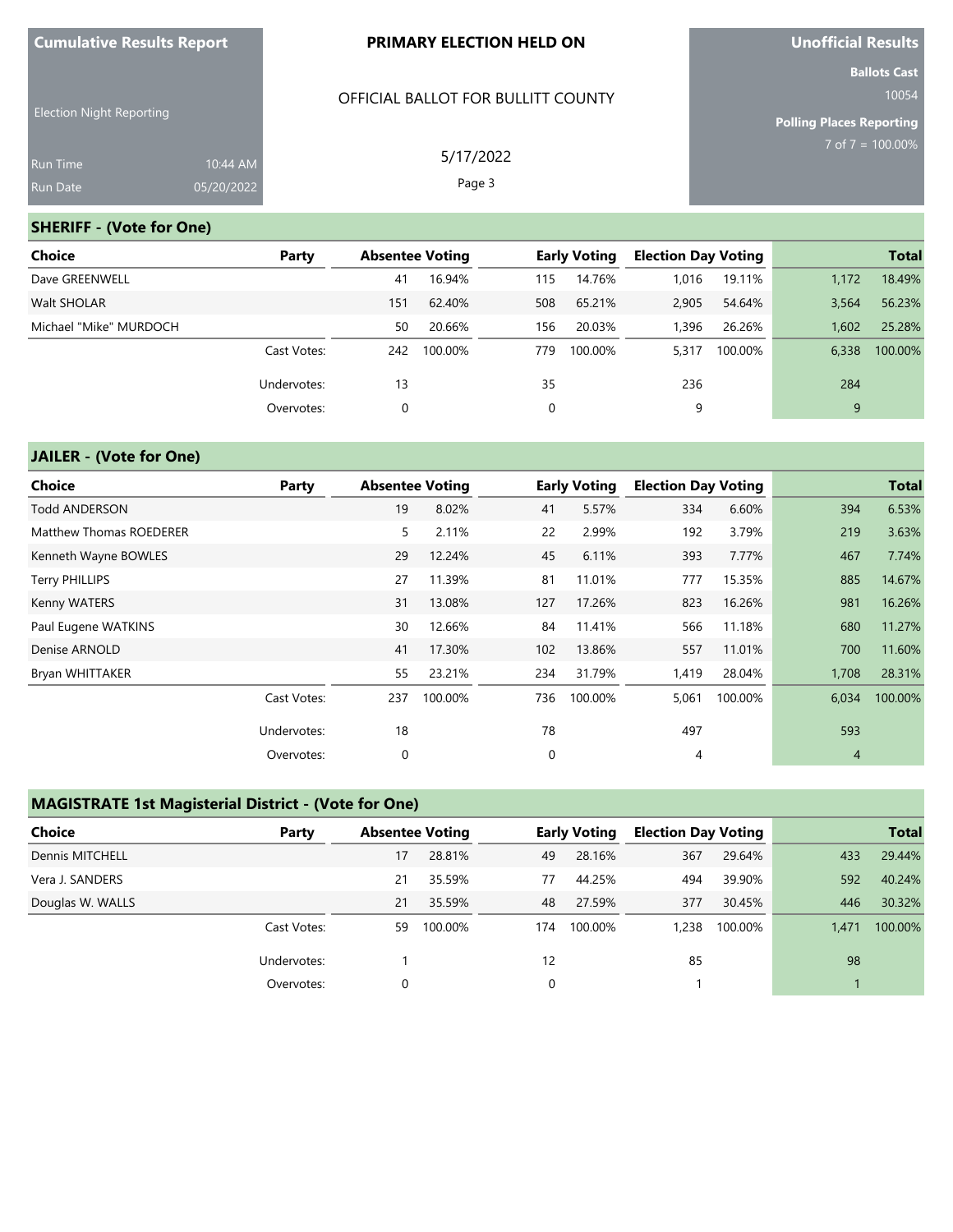#### **PRIMARY ELECTION HELD ON**

OFFICIAL BALLOT FOR BULLITT COUNTY

5/17/2022 Page 4

**Unofficial Results**

**Ballots Cast** 10054

**Polling Places Reporting**

7 of 7 = 100.00%

| <b>Run Time</b> | $10:44$ AM |
|-----------------|------------|
| Run Date        | 05/20/2022 |

## **CONSTABLE 1st Magisterial District - (Vote for One)**

| <b>Choice</b>        | Party       | <b>Absentee Voting</b> |         |     | <b>Early Voting</b> | <b>Election Day Voting</b> |         |       | <b>Total</b> |
|----------------------|-------------|------------------------|---------|-----|---------------------|----------------------------|---------|-------|--------------|
| Derrick Scott MONROE |             | 12                     | 22.22%  | 29  | 18.59%              | 260                        | 22.77%  | 301   | 22.26%       |
| <b>Terry BAKER</b>   |             | 17                     | 31.48%  | 55  | 35.26%              | 389                        | 34.06%  | 461   | 34.10%       |
| Robert WATKINS       |             | 25                     | 46.30%  | 72  | 46.15%              | 493                        | 43.17%  | 590   | 43.64%       |
|                      | Cast Votes: | 54                     | 100.00% | 156 | 100.00%             | 1.142                      | 100.00% | 1,352 | 100.00%      |
|                      | Undervotes: | 6                      |         | 30  |                     | 181                        |         | 217   |              |
|                      | Overvotes:  | 0                      |         | 0   |                     |                            |         |       |              |

## **MAGISTRATE 2nd Magisterial District - (Vote for One)**

| <b>Choice</b> | Party       |    | <b>Absentee Voting</b> |     | <b>Early Voting</b> | <b>Election Day Voting</b> |         |          | <b>Total</b> |
|---------------|-------------|----|------------------------|-----|---------------------|----------------------------|---------|----------|--------------|
| Gary LAWSON   |             | 36 | 52.94%                 | 98  | 47.57%              | 517                        | 39.86%  | 651      | 41.44%       |
| Shaun LOGSDON |             | 32 | 47.06%                 | 108 | 52.43%              | 780                        | 60.14%  | 920      | 58.56%       |
|               | Cast Votes: | 68 | 100.00%                | 206 | 100.00%             | 1,297                      | 100.00% | 1,571    | 100.00%      |
|               | Undervotes: | 4  |                        | 18  |                     | 128                        |         | 150      |              |
|               | Overvotes:  | 0  |                        | 0   |                     |                            |         | $\Omega$ |              |

## **CONSTABLE 2nd Magisterial District - (Vote for One)**

| Choice           | Party       |    | <b>Absentee Voting</b> |     | <b>Early Voting</b> |       | <b>Election Day Voting</b> |          | <b>Total</b> |
|------------------|-------------|----|------------------------|-----|---------------------|-------|----------------------------|----------|--------------|
| John CAULEY      |             | 26 | 40.00%                 | 101 | 52.33%              | 601   | 49.30%                     | 728      | 49.29%       |
| Eric W. SULLIVAN |             | 39 | 60.00%                 | 92  | 47.67%              | 618   | 50.70%                     | 749      | 50.71%       |
|                  | Cast Votes: | 65 | 100.00%                | 193 | 100.00%             | 1,219 | 100.00%                    | 1.477    | 100.00%      |
|                  | Undervotes: |    |                        | 31  |                     | 206   |                            | 244      |              |
|                  | Overvotes:  |    |                        | 0   |                     |       |                            | $\Omega$ |              |

## **MAGISTRATE 3rd Magisterial District - (Vote for One)**

| <b>Choice</b>  | Party       | <b>Absentee Voting</b> |         |     | <b>Early Voting</b> | <b>Election Day Voting</b> |         |       | <b>Total</b> |
|----------------|-------------|------------------------|---------|-----|---------------------|----------------------------|---------|-------|--------------|
| Mike EXTON     |             | 13                     | 28.89%  | 38  | 26.57%              | 219                        | 20.04%  | 270   | 21.08%       |
| Joe E. LASWELL |             | 24                     | 53.33%  | 56  | 39.16%              | 413                        | 37.79%  | 493   | 38.49%       |
| Karen JOHNSON  |             | 8                      | 17.78%  | 49  | 34.27%              | 461                        | 42.18%  | 518   | 40.44%       |
|                | Cast Votes: | 45                     | 100.00% | 143 | 100.00%             | 1.093                      | 100.00% | 1,281 | 100.00%      |
|                | Undervotes: |                        |         | 13  |                     | 146                        |         | 166   |              |
|                | Overvotes:  |                        |         |     |                     |                            |         |       |              |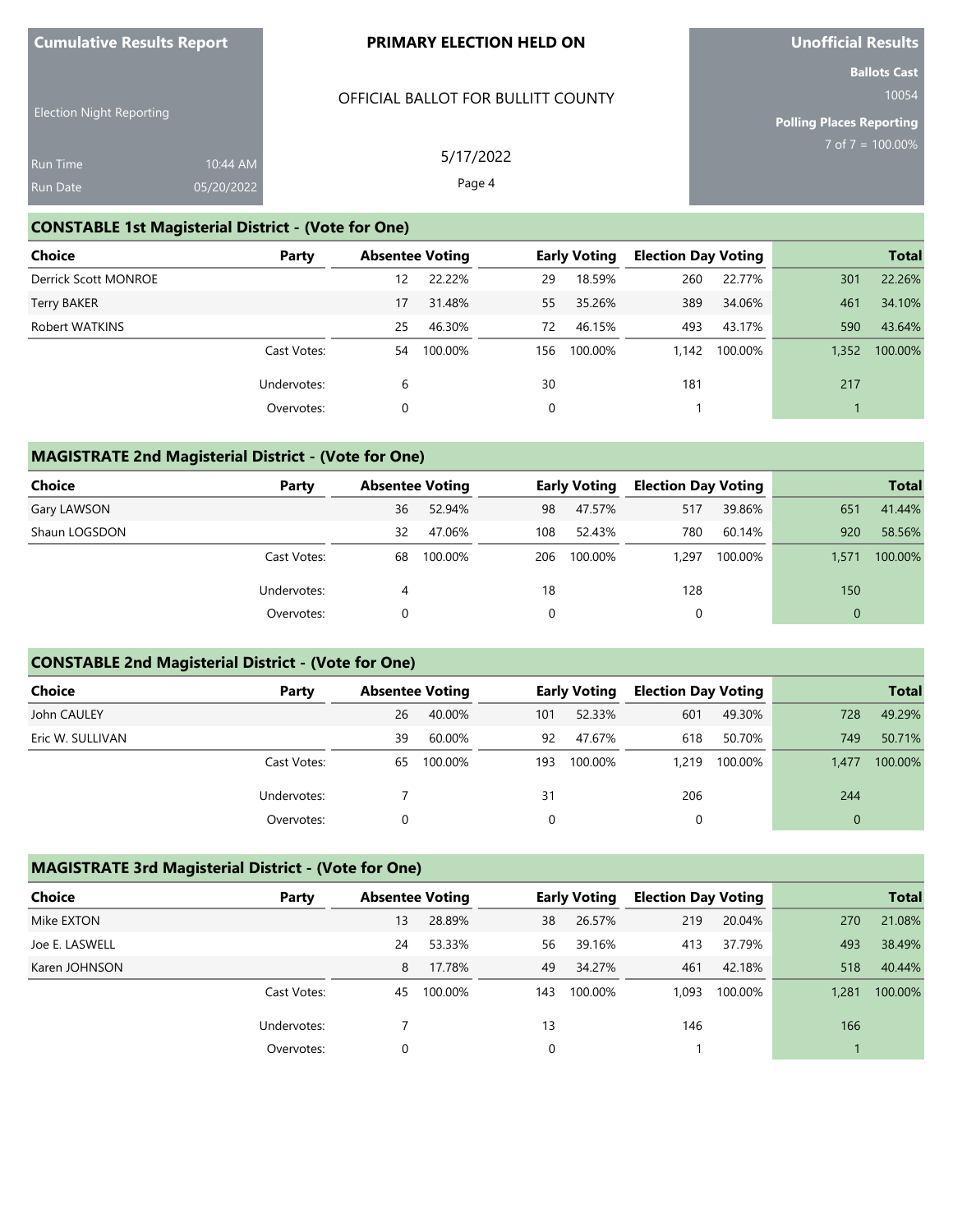#### **PRIMARY ELECTION HELD ON**

OFFICIAL BALLOT FOR BULLITT COUNTY

5/17/2022 Page 5

# **Unofficial Results**

**Ballots Cast** 10054

**Polling Places Reporting** 7 of 7 = 100.00%

| _____           |            |
|-----------------|------------|
| <b>Run Time</b> | 10:44 AM   |
| <b>Run Date</b> | 05/20/2022 |

## **CONSTABLE 3rd Magisterial District - (Vote for One)**

| Choice           | Party       |    | <b>Absentee Voting</b> |     | <b>Early Voting</b> | <b>Election Day Voting</b> |         |       | <b>Total</b> |
|------------------|-------------|----|------------------------|-----|---------------------|----------------------------|---------|-------|--------------|
| John Owen GIBSON |             | 20 | 44.44%                 | 44  | 33.08%              | 419                        | 40.21%  | 483   | 39.59%       |
| Larry E. WATKINS |             | 25 | 55.56%                 | 89  | 66.92%              | 623                        | 59.79%  | 737   | 60.41%       |
|                  | Cast Votes: | 45 | 100.00%                | 133 | 100.00%             | 1.042                      | 100.00% | 1.220 | 100.00%      |
|                  | Undervotes: |    |                        | 23  |                     | 196                        |         | 226   |              |
|                  | Overvotes:  | 0  |                        |     |                     |                            |         |       |              |

#### **MAGISTRATE 4th Magisterial District - (Vote for One)**

| <b>Choice</b>        | Party       | <b>Absentee Voting</b> |         |     | <b>Early Voting</b> | <b>Election Day Voting</b> |         |              | <b>Total</b> |
|----------------------|-------------|------------------------|---------|-----|---------------------|----------------------------|---------|--------------|--------------|
| Kenneth E. WHITE     |             | 9                      | 13.64%  | 16  | 6.93%               | 159                        | 10.97%  | 184          | 10.54%       |
| Paul W. HAM          |             | 14                     | 21.21%  | 44  | 19.05%              | 299                        | 20.63%  | 357          | 20.45%       |
| Joe RAYHILL          |             | 21                     | 31.82%  | 63  | 27.27%              | 455                        | 31.40%  | 539          | 30.87%       |
| <b>Brian BLEEMEL</b> |             | 22                     | 33.33%  | 108 | 46.75%              | 536                        | 36.99%  | 666          | 38.14%       |
|                      | Cast Votes: | 66                     | 100.00% | 231 | 100.00%             | 1.449                      | 100.00% | 1.746        | 100.00%      |
|                      | Undervotes: | 5                      |         | 17  |                     | 124                        |         | 146          |              |
|                      | Overvotes:  | 0                      |         | 0   |                     | 0                          |         | $\mathbf{0}$ |              |

## **CONSTABLE 4th Magisterial District - (Vote for One)**

| <b>Choice</b>  | Party       | <b>Absentee Voting</b> |         |             | <b>Early Voting</b> | <b>Election Day Voting</b> |         |       | <b>Total</b> |
|----------------|-------------|------------------------|---------|-------------|---------------------|----------------------------|---------|-------|--------------|
| Chris WILLIAMS |             | 11                     | 16.67%  | 30          | 14.15%              | 238                        | 17.07%  | 279   | 16.69%       |
| Jim MILLER     |             | 10                     | 15.15%  | 30          | 14.15%              | 228                        | 16.36%  | 268   | 16.03%       |
| Wayne McMILLEN |             | 18                     | 27.27%  | 39          | 18.40%              | 254                        | 18.22%  | 311   | 18.60%       |
| Mark WILLIAMS  |             | 15                     | 22.73%  | 65          | 30.66%              | 356                        | 25.54%  | 436   | 26.08%       |
| Cade MARTIN    |             | $12 \overline{ }$      | 18.18%  | 48          | 22.64%              | 318                        | 22.81%  | 378   | 22.61%       |
|                | Cast Votes: | 66                     | 100.00% | 212         | 100.00%             | 1.394                      | 100.00% | 1,672 | 100.00%      |
|                | Undervotes: | 5                      |         | 36          |                     | 178                        |         | 219   |              |
|                | Overvotes:  | 0                      |         | $\mathbf 0$ |                     |                            |         |       |              |

## **UNITED STATES SENATOR - (Vote for One)**

| <b>Choice</b>             | Party       | <b>Absentee Voting</b> |         | <b>Early Voting</b> |         | <b>Election Day Voting</b> |         |       | <b>Total</b> |
|---------------------------|-------------|------------------------|---------|---------------------|---------|----------------------------|---------|-------|--------------|
| Charles BOOKER            |             | 235                    | 76.05%  | 309                 | 64.78%  | 1,475                      | 60.28%  | 2,019 | 62.45%       |
| Ruth GAO                  |             | 35                     | 11.33%  | 48                  | 10.06%  | 240                        | 9.81%   | 323   | 9.99%        |
| John MERRILL              |             | 20                     | 6.47%   | 61                  | 12.79%  | 419                        | 17.12%  | 500   | 15.47%       |
| Joshua Wesley BLANTON SR. |             | 19                     | 6.15%   | 59                  | 12.37%  | 313                        | 12.79%  | 391   | 12.09%       |
|                           | Cast Votes: | 309                    | 100.00% | 477                 | 100.00% | 2.447                      | 100.00% | 3.233 | 100.00%      |
|                           | Undervotes: | 2                      |         | 14                  |         | 169                        |         | 185   |              |
|                           | Overvotes:  | 0                      |         | 0                   |         | 5                          |         |       |              |